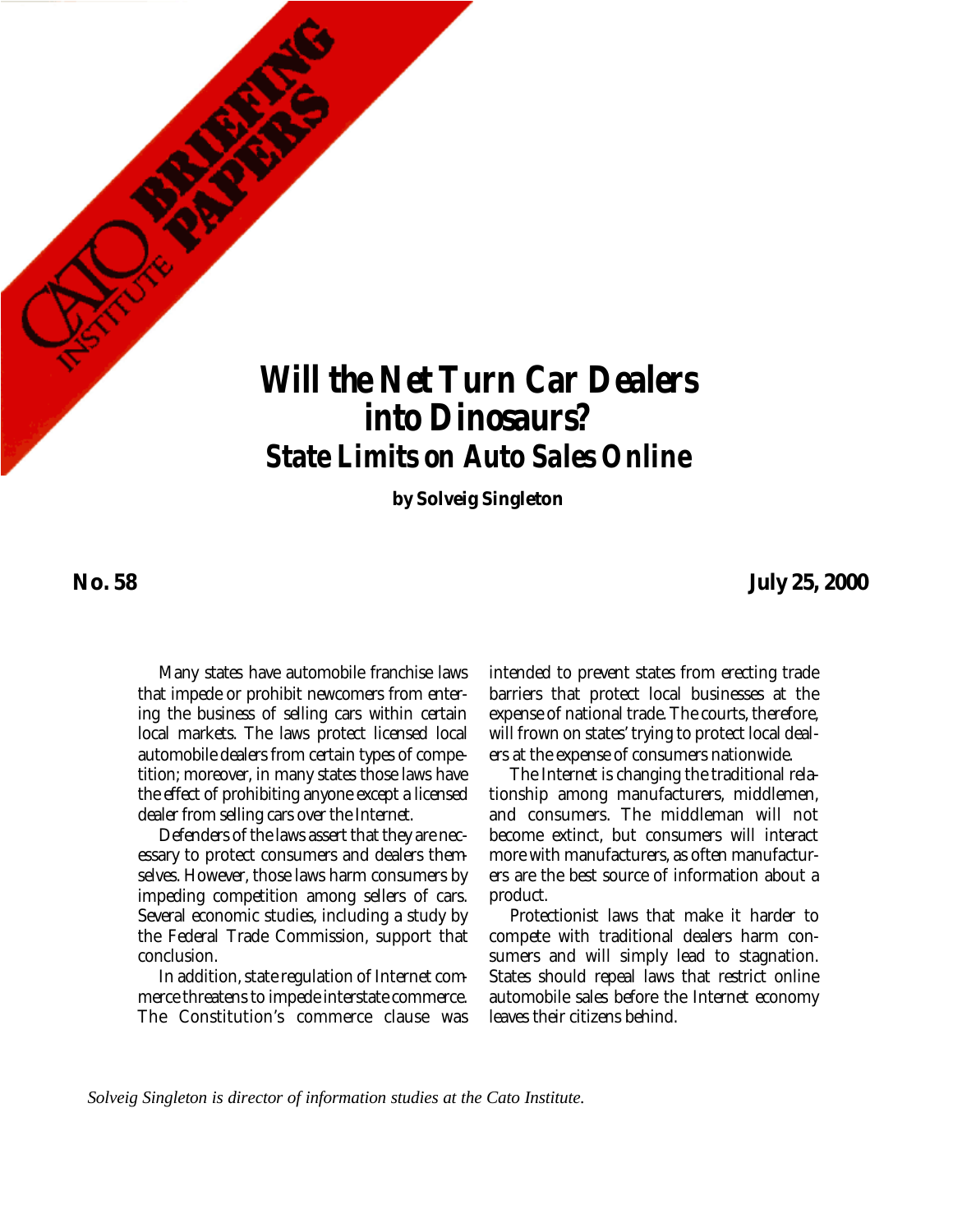**Consumers who are not happy with local dealers should not be banned from seeking alternatives to local service arrangements.**

# **Introduction**

This legislation [a South Carolina law] is anti-competitive, anti-free market, and anti-consumer. It is protectionist, pro-special interest, and unconstitutional. . . . Particularly offensive to the Constitution is the portion of the Bill prohibiting car sales over the Internet, except through an authorized dealer. . . . If manufacturers in Detroit can sell cars cheaper over the Internet than dealers in Columbia or Charleston, government should stay out of the way and let them do it.

### —Charles Condon, attorney general, South Carolina 1

The prospect of consumers' buying cars from Web sites has some automobile dealerships worried. To crack down on car sales online, dealership associations in Texas, Florida, <sup>2</sup> Wisconsin, Nebraska, Louisiana, Kentucky, Virginia, 3 Arizona, South Carolina, and Utah are urging legislators and regulators to pass new laws or reinterpret old ones.

The Internet enjoys a dizzying pace of change because most Net entrepreneurs' dayto-day business practices are unregulated. The technology enables consumers to choose from an unprecedented array of sellers and methods of salesmanship. Those choices mean that the Internet will strain to the breaking point flawed regulatory regimes in related industries (in this case, automobile distribution).

Limits on automobile sales online thus raise the decades-old question of whether protectionist measures that restrict competition in automobile sales ever benefit consumers. This paper concludes that we are not well served by restrictions on sales of automobiles online.

Times change. Conditions change. Comparative advantage changes. Regulators should not use the law to keep existing business practices and existing firms around when better practices are available.

## **Car Sales Online and State Law**

Automobile sales online potentially take several forms. One form, the use of a Web site by a traditional dealer to sell directly to the public, is legal; most other forms, however, are not. A car manufacturer might set up a Web site to sell cars directly to the public, bypassing dealerships. That is illegal in about 40 states, because automobile franchise laws outlaw the sale of cars directly to the public from manufacturers. 4 Those laws are general and thus not directed specifically at Internet activity; however, when the laws are restrictively interpreted, they have the effect of making the first type of Web site illegal.

A manufacturer that owns an equity interest in a dealership might use a Web site to sell to the public. Automobile manufacturers have shown an increased interest in buying dealerships. General Motors, for example, announced that it would buy 770 GM dealerships over the next decade, a plan from which it has since retreated. Ford created an "Auto Collections" arm to consolidate dealerships in Salt Lake City and Tulsa. The manufacturers' interest in dealerships stems in part from a desire to respond directly to consumer interest in options like "no-haggle" pricing and Jiffy Lube–style rapid service centers affiliated with dealerships and in part from the need to balance the power of large distributor groups like AutoNation. 5 In several states, traditional independent dealerships have responded to those developments by urging legislators to expand franchise law to further limit manufacturers' acquisition of equity interests in dealerships. <sup>6</sup> That indirectly affects Internet sales by preventing manufacturers from using their own dealerships to sponsor Web sites that sell cars. But carmakers like Daewoo, which owns all its own dealerships, will now enjoy an advantage over U.S. manufacturers in Internet market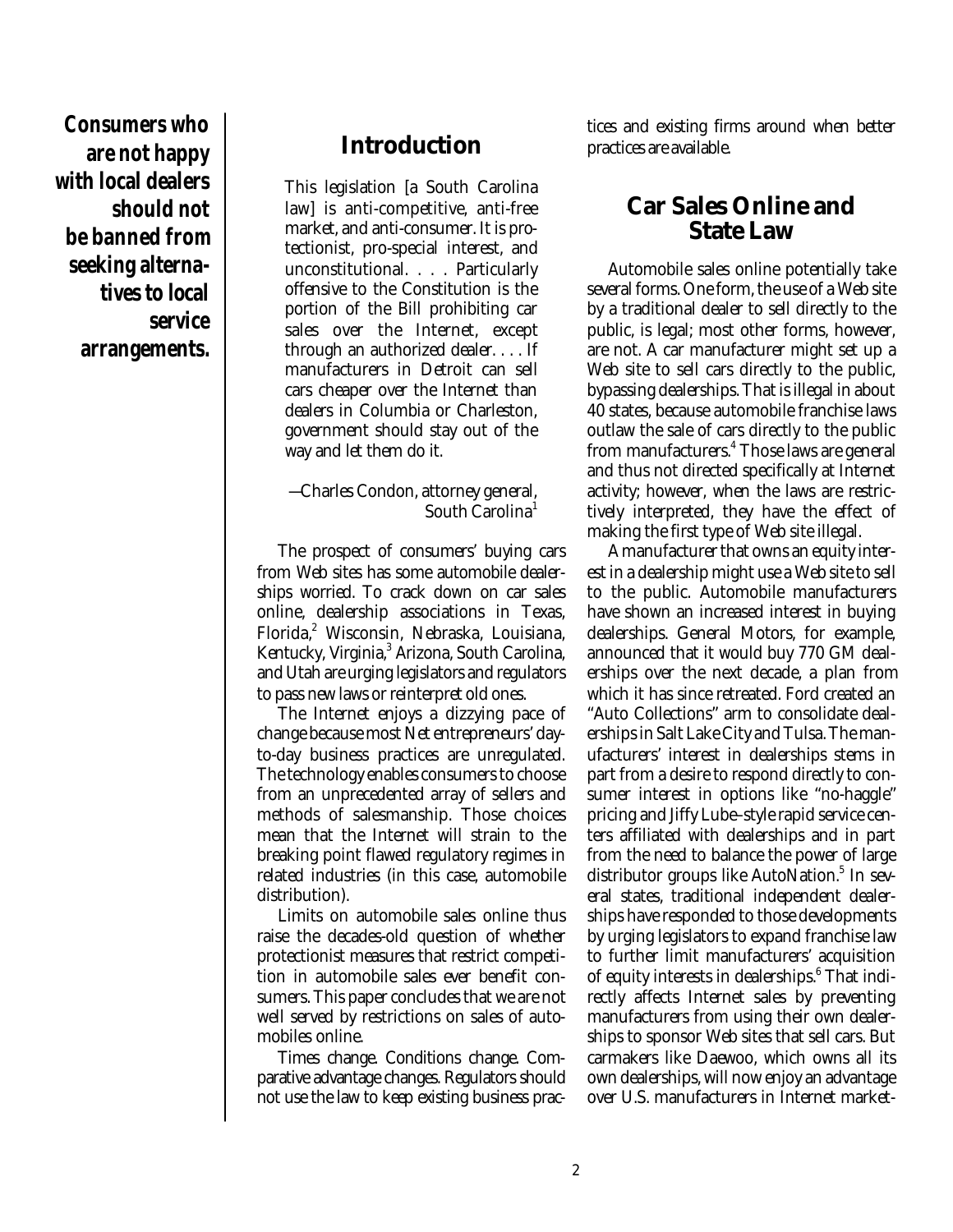ing. Daewoo, both a manufacturer and a dealer, has announced plans to begin selling cars online in California. 7

A manufacturer might set up a Web site describing the prices and the features of cars for sale but would refer customers to a local dealer to close the deal and obtain the car. Even that option is controversial. Ford established a Web site to do just that (www. fordpreowned.com). The site enables consumers to review information about used Ford cars, including the prices, and to choose a car. Ford then informs the customer of a local dealership at which the desired vehicle is available and ships the car to the dealer if necessary, and the customer picks up the car from the dealer. The dealer not only earns a fee for processing the transaction but also benefits from lower costs (due to reduced overhead for advertising, storage, and floor space) in making the sale. In Texas, state regulators ruled that, because the Web site information included the price, Ford was illegally engaged in the direct sale of cars. The state threatened Texas dealerships that had participated in Ford's program with a \$10,000 per-day fine.<sup>8</sup> Ford shut down the Web site's service for Houston and has challenged the ruling. A new law just passed in Arizona may have similar implications for the operation of Ford's Web site service for that state.

The Internet creates the possibility of huge virtual "used car lots." Several companies that buy up a large selection of used cars and offer them for resale online to the public have formed in recent years. So far, those companies have captured only a tiny amount, less than 3 percent, of the automobile sales market. Many consumers visit the sites to learn about different models and options but ultimately buy a car by traditional means. <sup>9</sup> Nevertheless, this business has considerable growth potential. The companies have proven their willingness to experiment with novel business models that will be attractive to those alienated from traditional sales methods. The experiments include "haggle-free" pricing and, in one case, a controversial site designed especially for women buyers. Some virtual car lots, including Autobytel.com, CarPoint.msn.com, and

Autoweb.com, operate like the Ford site in providing information but refer the customer to a dealer for a final sale. Cars.com and AutoTrader. com adopted the "classified ads" model, which helps private sellers meet private buyers. Auto.priceline.com, AutoNationDirect.com, CarsDirect.com, CarOrder.com, DriveOff.com, and Greenlight. com sell directly to consumers.<sup>10</sup>

Those sites are affected primarily by state licensing laws such as those in Texas, which ban the "brokering" of cars.<sup>11</sup> California's less restrictive law requires brokers to obtain a state license. <sup>12</sup> The National Association of Motor Vehicle Boards and Commissions is working on a model law for brokering online; it is expected that the new rule will have considerable impact on virtual car lots. $^{\rm 1 \, 3}$ 

In Texas the same regulatory ruling that closed down sales from the Ford site applied to Autoweb's virtual car lot. Like Ford, Autoweb tried to comply with the Texas law by forming relationships with dealers and referring customers to dealers. When the dealers who responded faced the regulatory threat of a \$10,000-per-day fine, Autoweb changed its pricing to satisfy the regulators. Dealers now pay a flat fee for each Zip Code from which they want referrals because Autoweb may not set or suggest a price per car. DriveOff.com negotiated with regulators to obtain the same concession.<sup>14</sup> An unintended consequence of the regulatory deal is that rural dealers must pay far more for multiple Zip Codes to get the same number of customers as do urban lots. Jim Wolfe, vice president of marketing at Autoweb, notes that the new pricing "doesn't make good business sense" but was necessary because "we want to be in Texas."<sup>15</sup>Virginia has the same "flat fee" regulatory requirement. 16

## **Why Restrictions on Online Auto Sales?**

The franchise laws that inhibit the new business models for car sales from spreading online are defended as being important for protecting dealers and consumers from auto**There's a big difference between a lemon law, which provides a remedy for a close cousin of fraud, and a law that blocks any honest deal on the Internet.**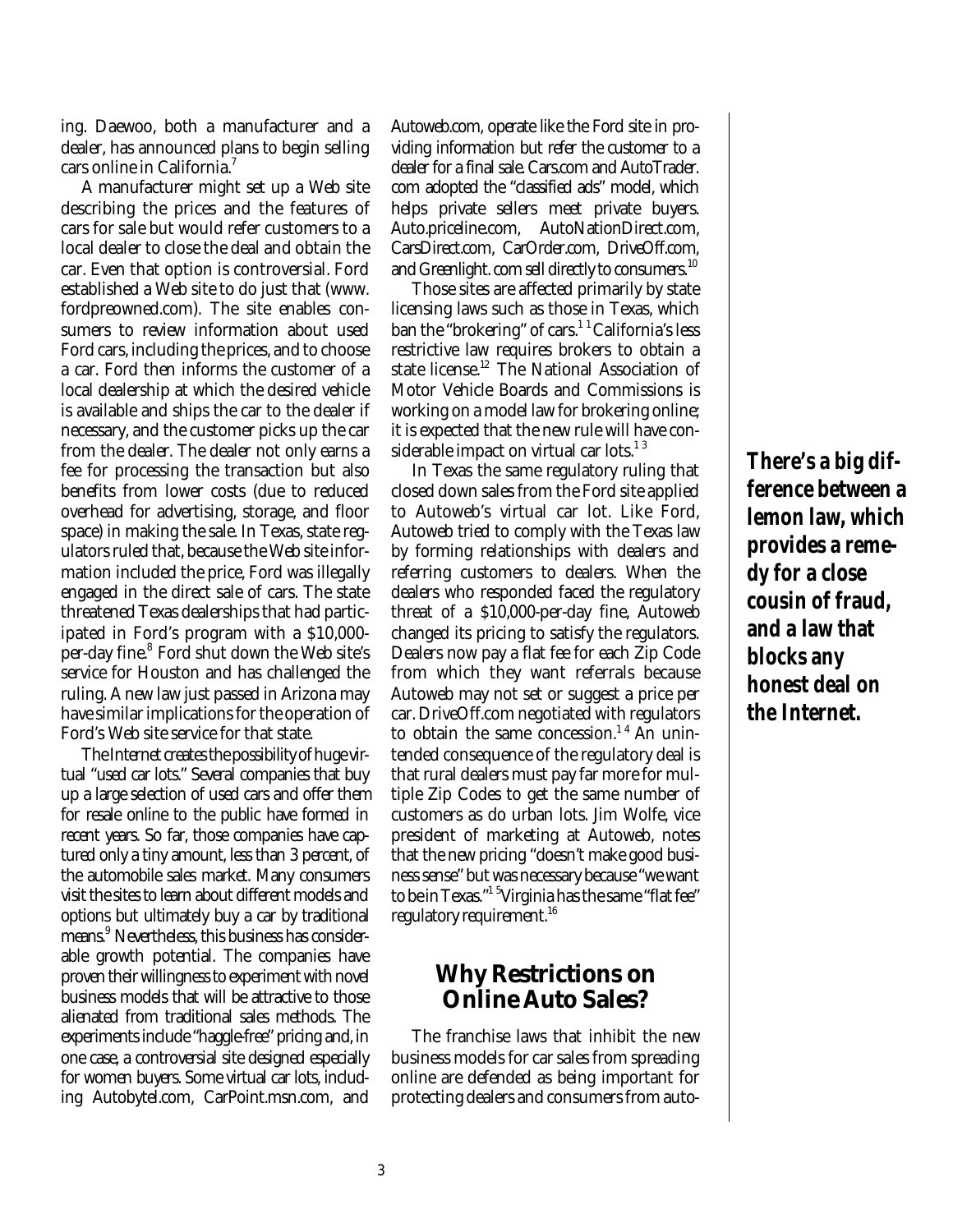mobile manufacturers. Defenses of those laws, which became widespread in the 1950s, revolve around two arguments: first, that restrictive franchise laws are needed to protect consumers and, second, that such laws are needed to protect distributors from rapacious manufacturers.

#### **Restrictions on Online Sales as Consumer Protection**

The first argument in favor of franchise and licensing laws that restrict online sales from virtual car lots or from manufacturers is that such laws protect the consumer. The local dealer, not the remote manufacturer or the Internet site, is a consumer's best chance of having a trustworthy, long-term relationship with a seller of cars. As the president of a Texas Automobile Dealers Association says, franchise laws that bar auto sales by anyone other than a franchised dealer are there for consumer protection. He offers examples of how franchise laws might serve as consumer protection:

Over the past several years, new car dealers have helped pass legislation that outlaws and punishes fraud and questionable practices in the automotive industry. . . . They have assumed the responsibility to provide . . . a guarantee to every vehicle title sold, a guarantee that the odometer has not been rolled back, disclosures of vehicle history . . . and a . . . "lemon law." . . . The new car dealers have the responsibility to process all the required paperwork and collect taxes and fees for the state. 17

The dealer's ability to offer a local service relationship to a customer is certainly one of the dealer's strongest selling points and may be part of the reason that car sales are slow on many Web sites, as many consumers go there to learn but buy from traditional dealers. One consumer who had bought a car from a Web site was alarmed to discover that, upon

arrival of the car, the radio and some of the switches did not work.<sup>18</sup> Interestingly, the Web site had anticipated such problems and arranged with a local dealer to service the car. Perhaps the market will inexorably demand guarantees of a long-term local service relationship or opportunities to test-drive and smell the new car. In response, Internet dealers would be likely to seek partnerships with real-world car lots.

However, consumers who are not happy with local dealers should not be banned from seeking alternatives to local service arrangements. Consumers seem to prefer choice to paternalism; surveys show that from 60 to 70 percent of consumers object to legislative actions restricting online car sales.<sup>1 9</sup>Even traditional consumer groups, generally not known for supporting deregulation, are concerned that franchise laws that restrict online sales do not serve consumers.<sup>20</sup>

Consumers' interest in reliable local service suggests that they would also have a strong interest in dealerships that provide fast and honest service. Franchise laws have impeded the evolution of such dealerships. It would have been logical, for example, for dealerships to have been the first to offer fast, inexpensive routine maintenance, but Jiffy Lube and its competitors beat them to the punch. A type of franchise law known as a Relevant Market Area law<sup>21</sup> prevents dealers from pursuing the option first, because RMA laws give dealers within one local market the power to oppose "disruptive" innovations such as service centers put forward by other dealers.

Laws that "protect" the consumer are likely to do more harm than good when they restrict competition. There's a big difference between a lemon law, which provides a remedy for a close cousin of fraud, and a law that blocks for certain sellers any honest deal on the Internet from going through. The first law does not restrict competition in any meaningful way, but a law that prevents new outlets for car sales from opening on the Internet certainly does. From the consumers' standpoint, restrictions on Internet auto sales look like

**It is likely that the Internet will diminish the number of middlemen, such as real estate agents, travel agents, or car dealers.**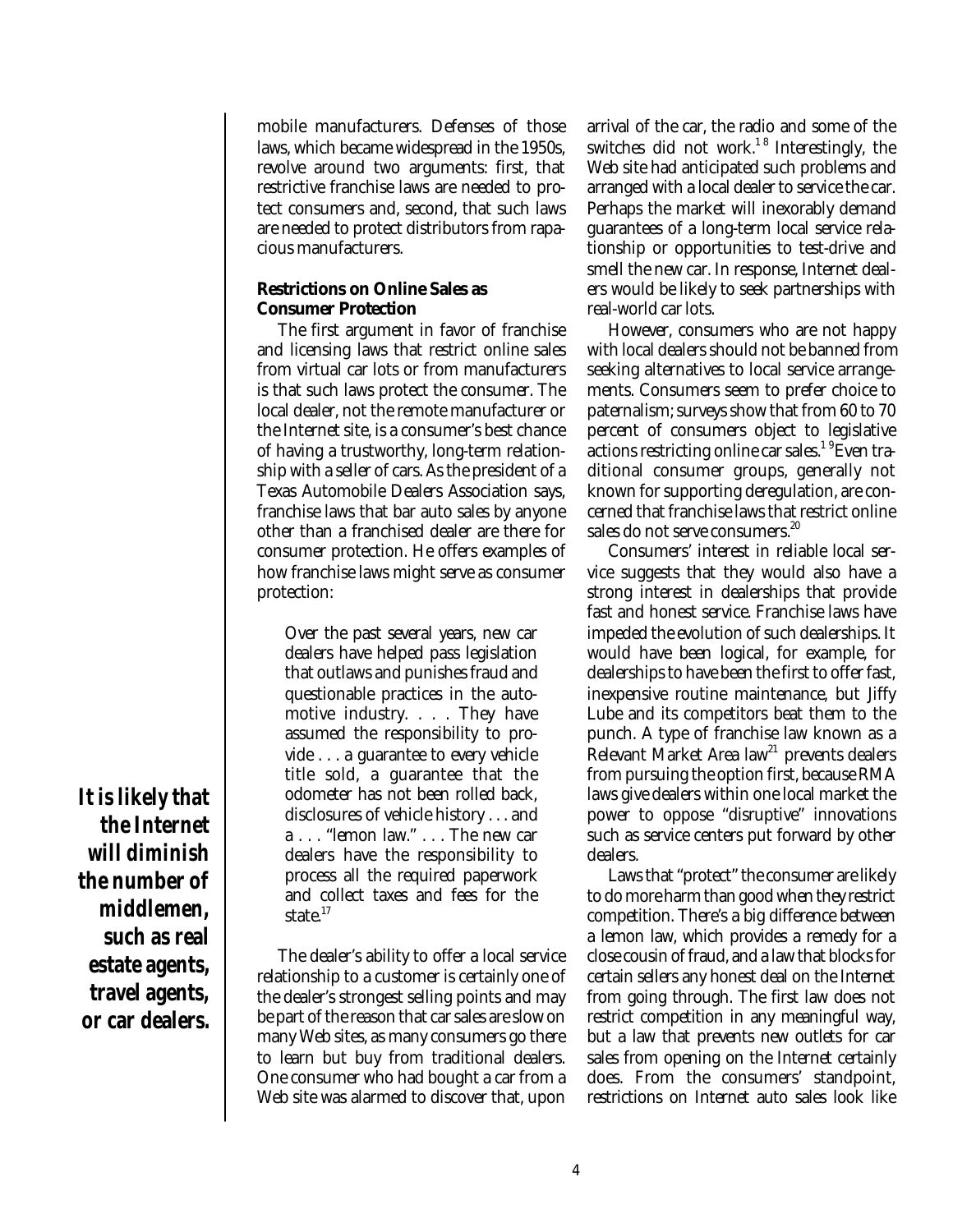another way to deny them choice and cost savings. 22 In the words of one citizen:

I was disappointed that the Texas Board of Motor Vehicles and the automobile dealer associations have seen fit to build a wall around Texans so they cannot buy cars over the Internet. . . . I bought a pre-owned Ranger pick-up over the Internet from Ford Motor Co. It was, without a doubt, the most convenient way to buy a car I have ever experienced. . . . State regulators are representing only their own interests, not the taxpayers!<sup>23</sup>

As I discuss in the sections below, several economic studies show that the anti-competitive impact of franchise laws has the effect of raising car prices for consumers.

#### **Restrictions on Online Sales as Dealership Protection**

The second argument in favor of franchise laws that restrict competition with local dealers is that such laws are necessary to protect dealers from manufacturers. Several goals underlie that argument. One goal, already addressed, is to protect consumers; another goal is to protect jobs. A related argument might be that preserving dealerships is a good in itself—that businesses have a "right" to remain in business, even if market conditions change.

The danger to dealerships posed by a manufacturer's using the Internet to compete with its own dealers is speculative. Ford's Web site program had many willing dealerparticipants who benefited from the arrangement. Automobile manufacturers' power today is checked by foreign competition and by powerful national chains of dealers like AutoNation, which owns over 400 dealerships around the country.<sup>24</sup> State regulatory surveys have found little evidence that manufacturers would "abuse" dealers. The manufacturers continue to rely on the dealer model to maximize the seller's incentives to enthusiastically distribute their cars and therefore need to preserve their reputation as reliable business partners. Even if manufacturers did stretch their rights under the franchise agreements, the remedy need not restrict competition by creating entry barriers to new dealers. 2 5

More important, however, is the issue of whether a change in business practices such as more online competition in automobile sales should be held back by regulation, even if that change does have an impact on some dealerships (and therefore on jobs). It is likely that the Internet will in the long run diminish the number of middlemen, such as real estate agents, travel agents, or car dealers. 2 6 It is not written in the sky that one may buy bread from a baker, or a house from a builder, but may not buy a car from someone other than a local middleman-dealer. Economists and the Supreme Court have long rejected the view that vertical integration is per se harmful from an antitrust standpoint; indeed, vertical integration can bring important efficiency gains that are passed on to consumers. There is no reason to suppose that the business models for distributing cars should remain as they were in the early part of the 20th century. Car dealerships do not "own" their customers; those customers have a right to buy elsewhere if they so choose. Similarly, employees do not have a right to demand that they keep a particular job at consumers' expense.

Laws that protect businesses from upstarts' raids on "their" customer base are not good for consumers. Such laws have the effect of restricting competition and raising prices. Dealers admit that they fear Internet competition because online distributors, by bypassing the dealers, incur lower costs, which can mean savings for consumers. Two private studies<sup>27</sup> and an FTC study<sup>28</sup> found that automobile franchise laws that allow dealers to object to the location of a new dealer in their area—the RMA laws—mean higher prices for consumers. (A critique of the FTC study by Wharton Econometric Forecasting Associates failed to adequately rebut the FTC's findings.) 2 9 Limitations on auto sales

**Car dealerships do not "own" their customers; those customers have a right to buy elsewhere if they so choose.**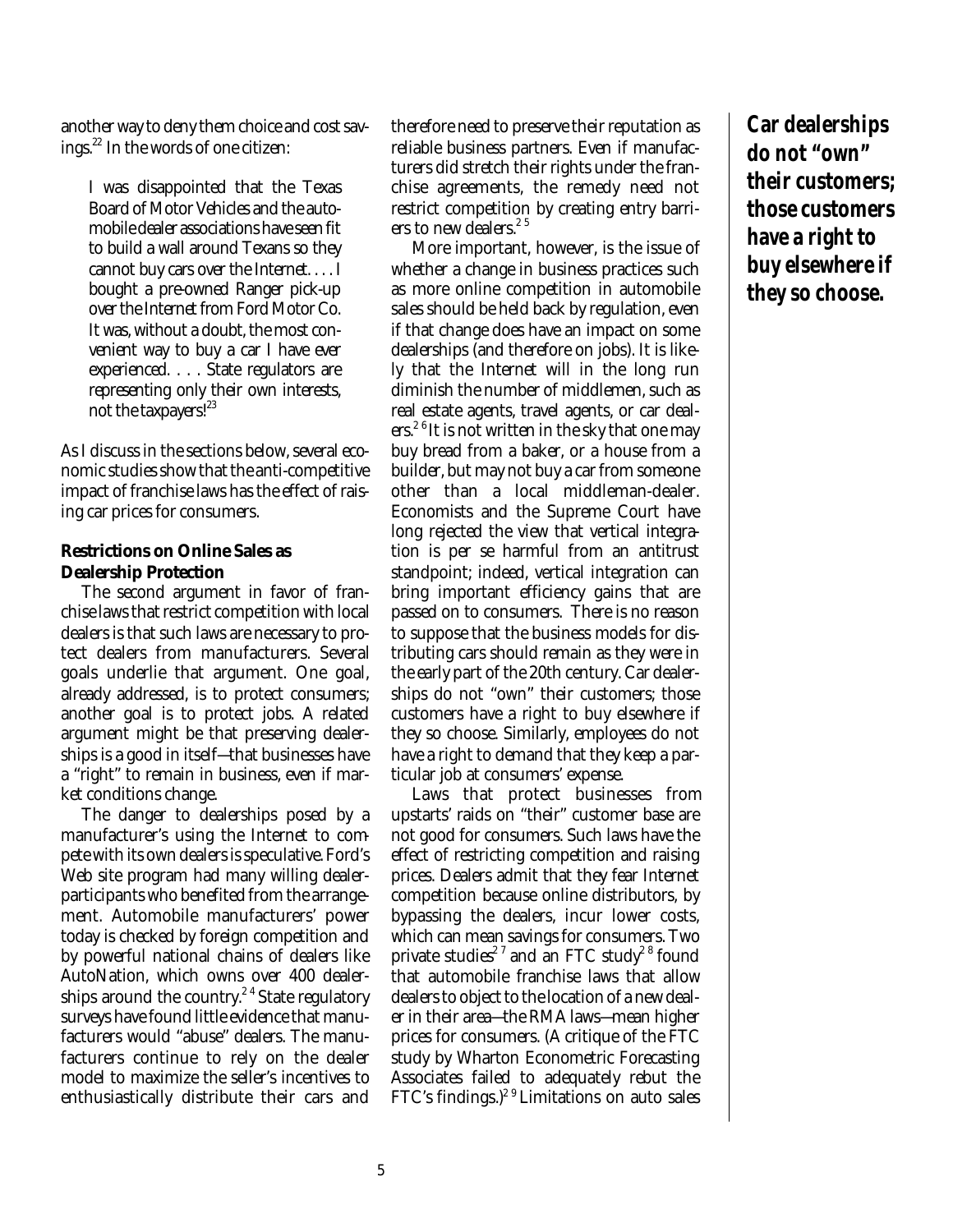**The most successful businesses will respond to market forces quickly, not use legal barriers to turn themselves into dinosaurs.** online would also probably mean higher prices for consumers.

From an economist's standpoint, because franchise laws restrict competition, they look suspiciously like rent seeking $^{\rm 30}$  resulting from "regulatory capture." Regulatory capture happens because regulated business entities develop long-term cooperative relationships with their regulators. In endless debates and meetings, the regulated entities ultimately persuade well-meaning regulators that restraints on competition are in the public interest.

Many automobile regulators seem unable to question that the public's interest lies with protecting the dealers—and keeping the existing regulations as strong as possible. Carol Kent of the Texas Motor Vehicle Division noted, "If the car dealer isn't there, somebody from Midland could have to drive all the way to Dallas to get their warranty work done."<sup>31</sup> But that is a very strange argument. The rise of service centers like Jiffy Lube shows that free markets respond to customers' need for service. Consumers already prefer to use independent service centers for repairs not under warranty, because their prices are often lower than the dealers' prices. There's no reason consumers *need* to have warranty work done by dealers, *except* that some state laws and regulations make it illegal for anyone but a dealer to offer warranty work. A number of states prohibit manufacturers from operating their own service centers. If there is a shortage of warranty service outlets, it would appear to be the result of regulation, not competition from the Internet.

By contrast, the FTC, as well as the auditors and attorneys general of several states who had not been part of a long-term relationship with dealer associations that would lead to "capture"—take the view that competition would benefit consumers more than would RMA laws, which restrict the opening of new local sales outlets for cars. <sup>32</sup> Given the findings of those state auditors and attorneys general, 33 government support for restricting online auto sales to local dealers seems unlikely<sup>34</sup>—except, oddly, from the state regulators and legislators enjoying the

closest relationship with automobile dealers' associations.

## **The Future of Automobile Dealerships: Some Hard Lessons**

The lessons of automobile history from the early 1980s support the conclusion that neither dealers nor consumers will benefit from laws "protecting" dealers. U.S. car manufacturers and the United Auto Workers, by successfully urging policymakers to adopt quotas for the import of Japanese cars, imposed enormous costs on American consumers. At the time, Brookings Institution economist Robert Crandall estimated that Japanese cars were priced almost \$1,000 higher than they would have been without quotas, while prices on American cars went up about \$400;<sup>35</sup> that adds up to billions of dollars in costs imposed on consumers as a result of protectionism.

The end of protection from foreign competition did not mean the end of U.S. car manufacturers. Enhanced competition was probably the best thing not only for consumers but for the manufacturers too. Competition meant innovation, cost cutting, and renewed reliability.<sup>36</sup> In addition, protection always has unintended consequences for the "protected" manufacturers themselves. Consumer demand for Japanese products was too strong to thwart, and Japanese companies enjoyed healthy profits. The only result of the quotas was that, instead of exporting many cheap cars, the Japanese began to export fewer luxury cars. One way or another, the forces of the market made themselves known. When General Motors tried to respond to the demand for Japanese cars by importing them to sell under its own label, the import quotas got in General Motors' way. 3 7The lesson of the 1980s is that protectionism helps neither consumers nor the "protected" industry. We should not repeat the history of the 1980s on a state-by-state basis.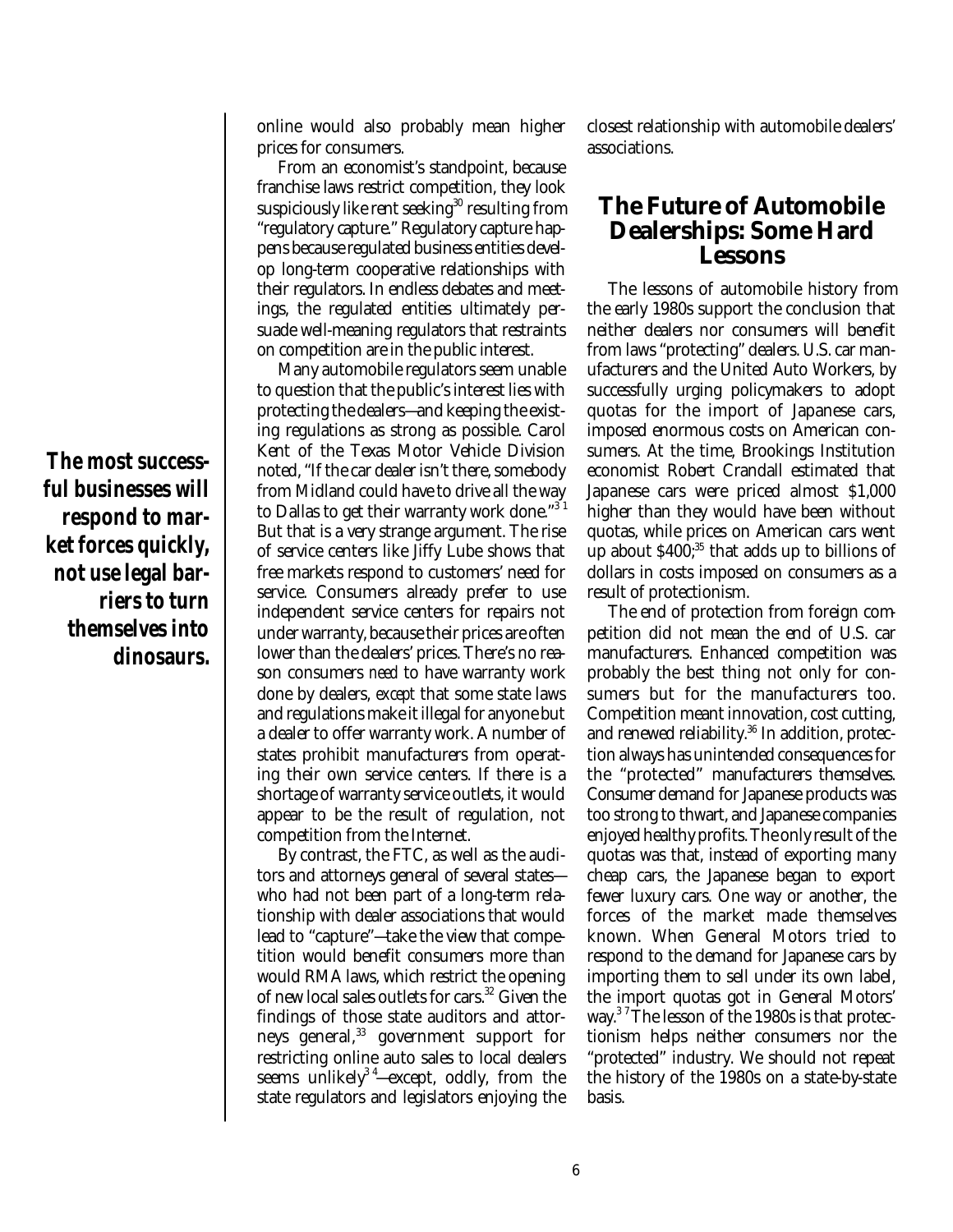The most successful businesses will be those that respond to market forces most quickly, not those that use legal barriers to turn themselves into dinosaurs. Tom Siebel of Siebel Systems describes how the Internet will radically change the management of the chain of distribution among manufacturers, consumers, and middlemen across the entire economy. 3 8Consumers, knowing that manufacturers have the answers they want, will seek direct contact with them; in response, manufacturers will develop new consumer service functions. Middlemen will continue to play a role, albeit a changed one, in distribution. Sometimes the middlemen will be bypassed, but for the most part they will continue to serve both consumers and manufacturers. The Internet will lead consumers to expect interactivity—if manufacturers fail to respond to consumers' direct questions, consumers will be angry and frustrated. Any middleman who tries to stop the consumer from getting the answer he wants is likely to be left far behind.

Automobile dealers who learn to compete aggressively in the new marketplace by selling their strengths—their ability to offer consumers a long-term local relationship and the test-drive experience, with or without the Internet—will do best. Future generations will expect to use the Internet for "legwork" and will venture out of their houses only when they have narrowed their choices to one or two stereos or couches or cribs or cars and they will not expect state borders to get in their way. Dealerships cannot hope to resist the tide of change that is transforming the entire economy.

## **Car Sales Online and the Constitution**

Restrictive automobile franchise and state licensing laws that result in de facto bans on auto sales online face constitutional challenges in the courts. Under free speech and commerce clause arguments, the laws' prospects are dim.

Florida legislators are considering a bill backed by the Department of Highway Safety and Motor Vehicles that would restrict auto manufacturers' advertising online. <sup>39</sup> That restriction violates First Amendment rights of free speech. Over the years, the Supreme Court has moved toward greater protection of commercial speech, emphasizing that it is yet another form of truthful speech.<sup>40</sup> Restrictions on price advertising are particularly suspect, because they harm consumers by depriving them of price information and therefore of the benefits of vigorous price competition. 4 1As laws restricting the distribution of information about a lawful product, state bans on automobile advertising online by nontraditional dealers do not stand a chance in court. Although it technically regulates the activity of selling and not speech per se, the Texas ruling that the Ford Web site was "selling" cars because it included price information is constitutionally suspect.

The impact of restrictive state licensing and franchise laws on the sales of automobiles online will have an effect on interstate commerce by tending to shield the dealerships based in a given state from out-of-state competitors. The purpose of the Constitution's commerce clause, which regulates interstate commerce, is to prevent impediments to the free flow of commerce among states.<sup>42</sup> Courts recognize that state laws that discriminate against out-of-state products or that destroy the unity of a national market to reap local benefits are unconstitutional. That doctrine is known as the "dormant commerce clause." <sup>43</sup> Laws that tend to restrict would-be national automobile sellers to benefit in-state dealerships raise serious constitutional issues because those laws delay and prevent national competition for purely local benefits.<sup>44</sup> Courts have recognized that state regulation of the Internet is especially problematic under the dormant commerce clause. 45

The clause enables states to use traditional state police powers to pursue legitimate goals such as health and safety, even if the regulations impede interstate commerce. But **Laws that tend to restrict would-be national automobile sellers to benefit in-state dealerships raise serious constitutional issues.**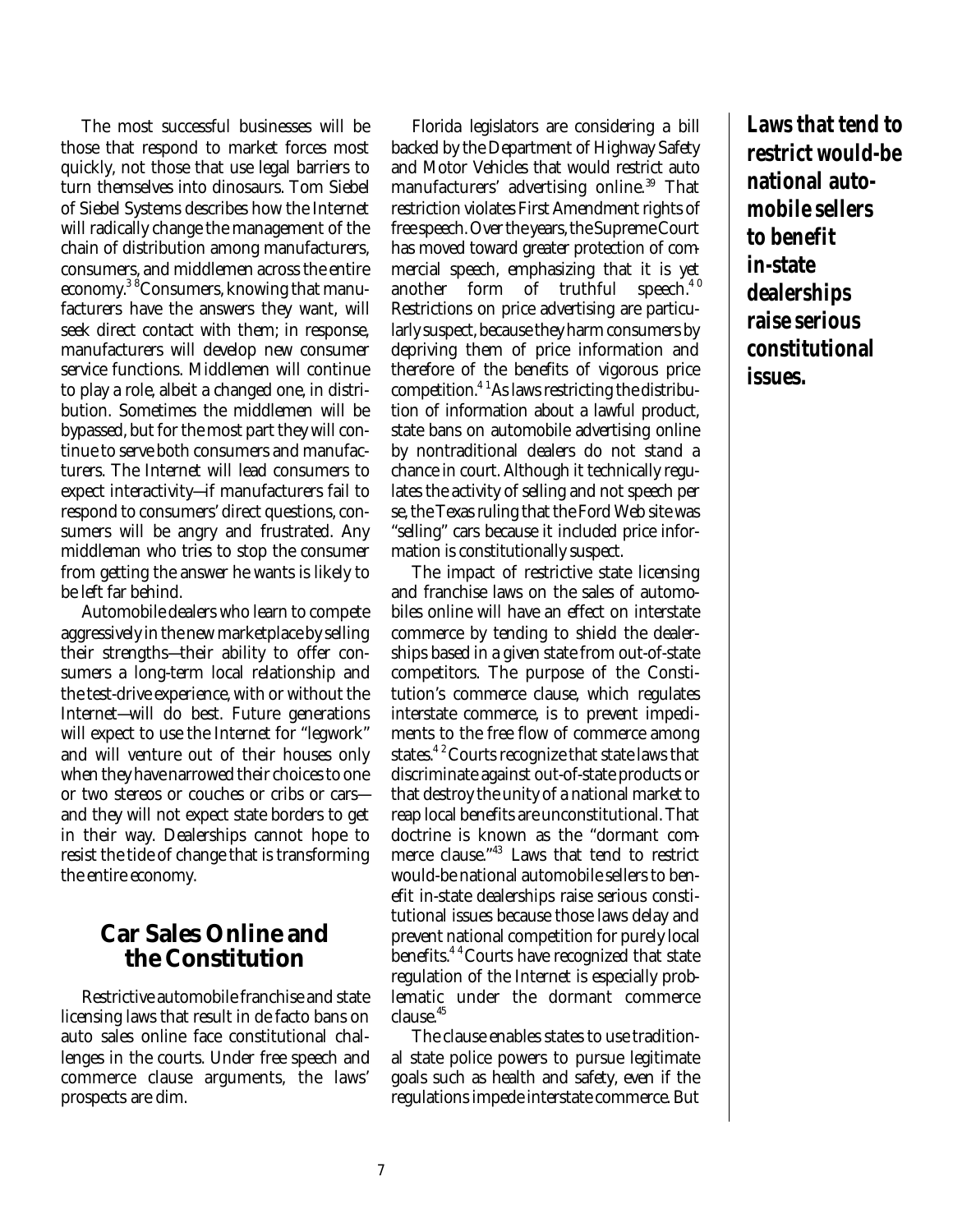**State franchise and licensing laws violate the commerce clause of the Constitution, which was intended to prevent the protection of local markets at the expense of national competition.**

economic protectionism is not considered a legitimate goal; it is precisely what the commerce clause was intended to prevent.<sup>46</sup> There is no strong health, safety, or consumer protection argument for restricting automobile sales online.

Few state franchise laws explicitly discriminate against out-of-state dealers—that is simply the laws' effect. (Some states do explicitly discriminate.)<sup>47</sup> Dormant commerce clause cases generally do not allow for discrimination (especially if the purpose of the law is protectionism)—unless the burden is incidental. As one court put it, a law that affects interstate commerce only indirectly is still invalid when "the burdens it imposes on interstate commerce are excessive in relation to the local benefit it confers."<sup>48</sup>The burden is far from incidental, however, in the case of franchise and licensing laws that, as in Texas, cause would-be competitors to shut down Web sites or stay out of the market entirely.

Consistent with that reasoning, Condon considers unconstitutional a bill passed by the South Carolina House of Representatives that seeks to prohibit anyone from selling cars over the Internet except through local dealers. The statute provided that "a manufacturer or franchisor may not sell, directly or indirectly, a motor vehicle to a consumer in this State, except through a new motor vehicle dealer holding a franchise for the line that includes the motor vehicle"; another section provided that "[t]his chapter does not prohibit a dealership located in this State from contracting with an on-line electronic service to provide motor vehicles to consumers in this State." 4 9 The attorney general, citing *American Library Association v. Pataki* and *Cyberspace Communications v. Engler,* explained that "certainly the Internet portion of the Bill would undoubtedly be struck down by a court as violating the commerce clause. Other portions of the Bill, particularly the provision prohibiting a manufacturer or franchisor from operating a dealership, would likely also fall as discriminating against interstate commerce."<sup>50</sup> He concluded that the bill was "patently unconstitutional."

### **Conclusion**

State franchise and licensing laws that impede or block the operations of auto sales online harm consumers by restricting competition. The laws have a particularly burdensome impact on national or out-of-state would-be competitors in the auto sales business. The laws therefore violate the commerce clause of the Constitution, which was intended to prevent the protection of local markets at the expense of national competition.

Consumers will expect to use electronic information networks to educate themselves, narrow their options, and sometimes, to conclude a sale.<sup>51</sup> That will not eliminate the automobile dealership; dealers have too much to offer in terms of local service. In the long run, automobile dealers will not benefit from protectionism; dealers that adapt to the new networks will do best.

Manufacturers of buggy whips would not have been saved for long by laws restricting the sale of cars; in the vast distances of the North American continent, the need for faster, cheaper means of transportation created an irresistible demand for automobiles. In a world of rush-hour traffic and a bewildering array of choices, online information and sales options are the wave of the future.

### **Notes**

1. Charles Condon, Letter to the Honorable W. Greg Ryberg, State Senator, District no. 24, April 5, 2000, p. 4. Cited hereinafter as "Condon Letter."

2. Patrick Danner, "Right of Way Fight: State Law Bans Carmakers from Selling Directly to Public, but Consumers and Manufacturers Want Change," *Broward Daily Business Review,* March 24, 2000, p. A12.

3. Keith Bradsher, "Car Dealers' Driveway Blues: Pushing for a Crackdown on Sales Done Directly Online," *New York Times,* January 25, 2000, p. C1.

4. Danner, p. A12.

<sup>5.</sup> For a description of the need for manufactur-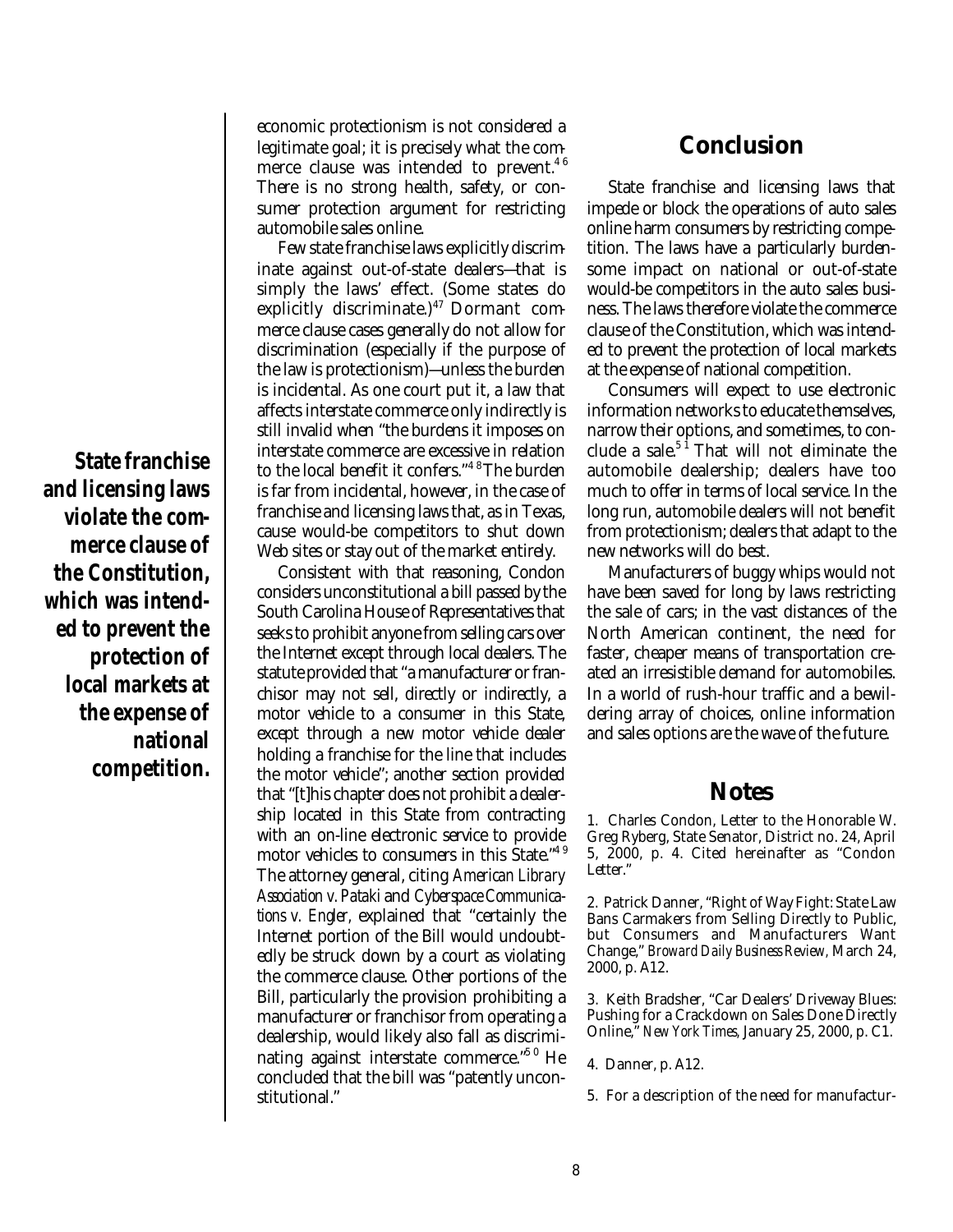ers to respond to AutoNation, see ibid.

6. For a description of Florida bills backed by South Florida Auto-Truck Dealer Association, see ibid.; see also *An Act Amending Section 28-2097 and 28-4301, Arizona Revised Statutes,* H.R. 2101, 44th Legislature, 2d sess. 2000, § 28-4460 B(1)(b); and *Motor Vehicle Franchise Amendments: 2000 General Session State of Utah,* H.R. 113, § 13-14-201 (u), (w).

7. John O'Dell, "Daewoo Steering Car Sales to the Internet," *Los Angeles Times,*February 2, 1999, p. C2.

8. "No to Excessive Regulation: Threat to E-Commerce Coincides with Advisory Commission Meeting in Texas," PR Newswire, March 20, 2000.

9. A J. D. Power & Associates survey shows that nearly 50 percent of new car buyers do their research online but that only 2.7 percent buy from the Internet. See Bradsher, p. C1.

10. Bruce Ramsey, "Lots Are Looking, but Few Buy Online—So Far," *Seattle Post-Intelligencer,* February 4, 2000, p. B1.

11. For the impact of Texas law on CarDirect.com, Ford.com, carOrder.com, and other sellers, see Jennifer Montgomery, "Dot-Competition Bypasses Texas: Dealer-Protection Rules Prohibit Direct Auto Sales over Internet," *Houston Chronicle,* March 19, 2000, p. B1.

12. Donna Harris, "Texas Oks Rules for Net Services," *Automotive News,* February 14, 2000, p. 1.

13. Ibid.

14. David Koenig, "Internet Car Dealers Finally Getting Approval to Operate in Texas," Associated Press, February 10, 2000, electronic version.

15. Quoted in Montgomery, p. B1.

16. Maria Howard, "Buyers Still Can't Kick the Tires Online," *Richmond Times Dispatch,* p. F1.

17. Gene Fondren, "The Real E-Deal: Good Reason for Limits on Used Car Sales on Internet," *Houston Chronicle,* March 26, 2000, p. 1.

18. Chris Knap, "Almost Auto-matic: Internet Firms Are Increasingly Tapping into the Market of Vehicle Purchases," *Orange County Register,* September 20, 1999, p. C12.

19. A Telesurveys Research Associates survey showed that 67 percent of Texans surveyed opposed the regulatory decision that closed down Ford's Web site. See "No to Excessive Regulation." An Opinion Research International survey reported that 71 percent of consumers nationwide did not support Texas regulators' actions in closing the site.

20. The involvement of Consumer Federation of America and the Florida Public Interest Research Group in opposing Florida law restricting online auto sales is described in Danner, p. A12. According to Jack Gillis of Consumer Federation of America, "We do have some serious concerns right now that dealers are using old franchise laws to inhibit new and creative ways to sell cars, and most of these new and creative ways are in consumers' interest." Quoted in Bradsher, p. C1.

21. See, generally, American Bar Association, Antitrust Section, "Franchise Protection: Law against Termination and the Establishment of Additional Franchises," Monograph no. 17 (n.p.: ABA, 1990), pp. 71-116. Cited hereinafter as Monograph no. 17.

22. A consumer interested in buying directly from the manufacturer stated: "I feel I'm getting a better price because I'm buying from the manufacturer on his lot. . . . I'm basically not paying the cost of distribution." Quoted in Danner, p. A12.

23. Larry Carnes, Letter to the Editor, *Houston Chronicle,* March 23, 2000, p. A35.

24. Danner, p. A12.

25. In 1956 Congress passed the *Federal Automobile Dealer Franchise Act,* which allows dealers to sue in federal court for damages caused by an auto manufacturer's failure to act in good faith in terminating a dealership. 15 U.S.C. §§ 1221–25.

26. See Robert E. Litan and William A. Niskanen, *Going Digital! A Guide to Policy in the Digital Age* (Washington: Brookings Institution Press and Cato Institute, 1998).

27. E. W. Eckard Jr., "The Effects of State Automobile Dealer Entry Regulation on New Car Prices," *Economic Inquiry* 24 (April 1985): 223–42; and Richard L. Smith II, "Franchise Regulation: An Economic Analysis of State Restrictions on Automobile Distribution," *Journal of Law and Economics* 25 (April 1982): 125–242. These studies have been criticized on various grounds. But a report by the FTC's Bureau of Economics found that the Smith and the Eckard studies likely *under*estimated the impact of RMA laws on prices: "Our analysis . . . suggests that the costs of [RMA laws] are much higher than previously estimated [by Smith and Eckard]."

28. Robert P. Rogers, "The Effect of State Entry Regulation on Retail Automobile Markets,"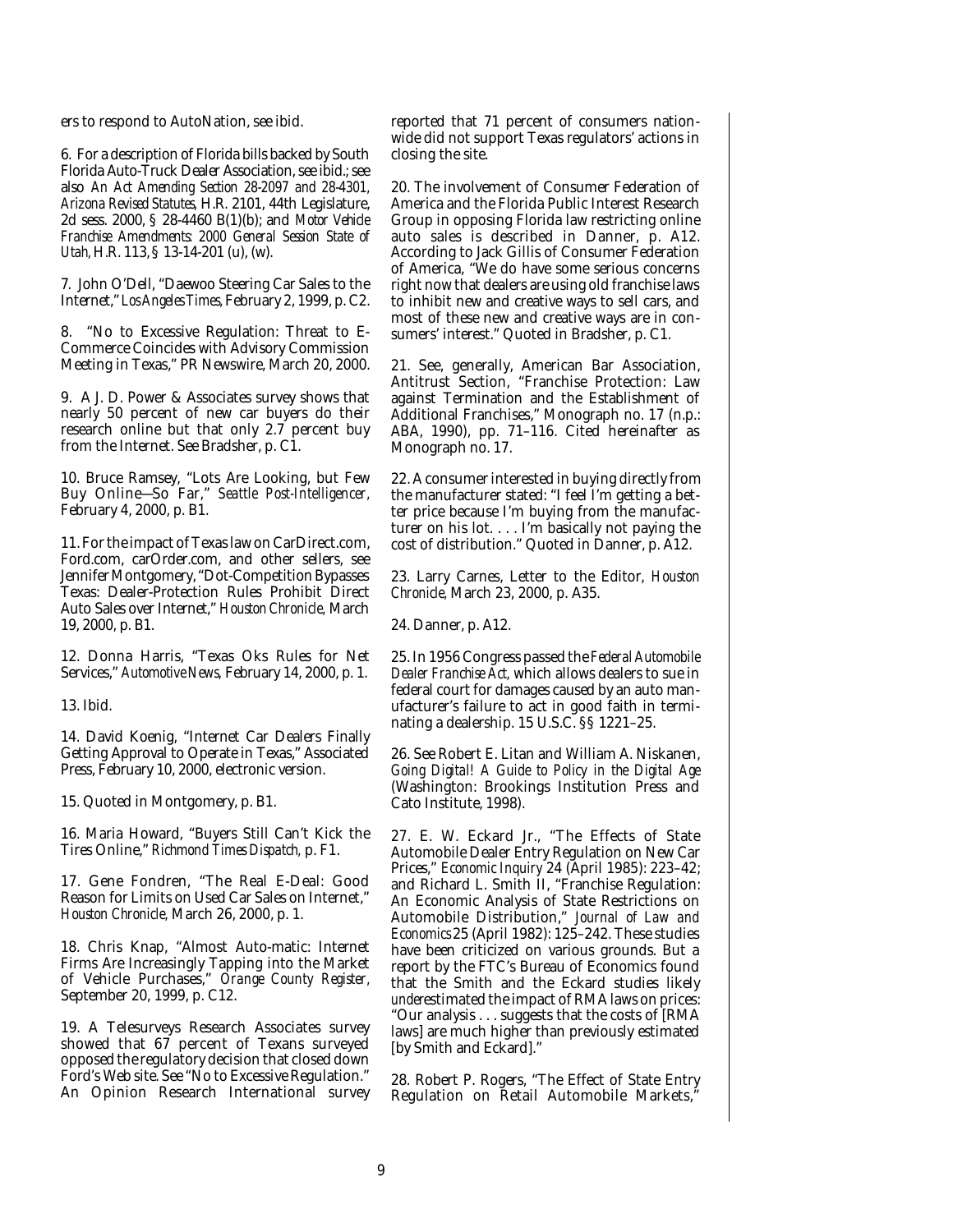Bureau of Economics staff report to the FTC, January 1986, p. 12.

29. See Wharton Econometric Forecasting Associates, Inc., "An Evaluation of the FTC's Analysis of the Effects of RMA Laws on Auto Markets," Philadelphia, Pennsylvania, January 1987. The FTC issued a revised version of its findings following the WEFA critique and corrected for those arguments in the critique that the FTC considered valid. The FTC's reanalysis reached the same conclusion as did the original study that franchise laws raised car prices. See Federal Trade Commission, Bureau of Competition, Consumer Protection, and Economics, "Response to Wharton Econometric Forecasting Associates' Comments on the Bureau of Economics Study of Relevant Market Area Laws," p. 153, reprinted in Monograph no. 17, pp. 145–61.

Two WEFA arguments were, first, that franchise laws might increase the quality of service for consumers even if they also raised the price and, second, that the FTC study did not take account of varying dealer costs. The first argument is dubious—laws that restrict competition generally would not improve quality of service. The Wharton study cites no evidence that franchise laws have done so. A "benefit" foisted on consumers by regulation is a dubious benefit; the consumer might have preferred buying a new winter coat or a new water heater to paying a higher price for a car plus extras mandated by regulation. The second argument, concerning dealer costs, is likewise not relevant. The FTC's response notes that there is no reason to suppose that factors contributing to dealer costs vary depending on whether franchise laws are in place. Federal Trade Commission, "Response to Wharton Econometric Forecasting Associates' Comments," p. 150. If anything, the FTC's approach would lead to an *under*estimation of the impact of franchise laws on price—that is, dealer costs are not fixed. Competition includes pressure to bring costs, not just prices, down. So franchise laws that restrict competition are likely to raise costs as well as prices. If dealer costs *were* systematically higher in states with franchise laws, that would likely be an effect of the law and part of the reason, not an excuse, for higher prices.

30. Noting the social costs of rent seeking in discussing RMA laws, see Rogers, p. 9 n. 7.

31. Quoted in Montgomery, p. B1.

32. Auto dealers argue that the evidence shows that the opening of a new dealership is blocked in only about 82 percent of all cases. Still, that leaves an entry barrier keeping out about 15 percent of new entrants—not an insignificant impact. And the figure for new dealerships that are rejected by regulators is deceptively low—the expense, delay, and risk the RMA laws bring to a potential new dealer's economic situation will deter some from even initiating the process. See Federal Trade Commission, "Response to Wharton Econometric Forecasting Associates' Comments," p. 147.

33. See Monograph no. 17, p. 91; State of Florida, Office of the Florida Auditor General, Performance Audit of the Motor Vehicle Dealer and Manufacturer, Factory Branch, Distributor, and Importer Licensing Programs Administered by the Department of Highway Safety and Motor Vehicles 31, February 19, 1986; Ohio Attorney General's Comments on Ohio S.B. no. 206, September 1979; State of Tennessee, Comptroller of the Treasury, Performance Audit of the Tennessee Motor Vehicle Commission, March 1986 (concurred by the Tennessee Department of Commerce and Insurance); and Office of Program Policy Analysis and Government Accountability (Florida Legislature), Review of the Automobile Manufacturer Licensing Program, p. 7 n. 8, February 26, 1996 (also citing Hawaii and Texas auditors' reports).

34. "Condon Letter," pp. 2–5 (concluding that restrictive franchise law that would have the effect of closing car manufacturers' existing dealerships would constitute unconstitutional "takings" under the due process clause, would tend to create "limited monopolies, would exclude otherwise qualified persons from obtaining dealerships and would interfere with the right of manufacturers to establish additional dealerships for their cars").

35. Robert W. Crandall, "Import Quotas and the Automobile Industry: The Costs of Protectionism," *Brookings Review* 2, no. 4 (Summer 1984): 8–13. Estimates vary; another estimate put the cost to consumers at \$2.7 billion in 1983. See "Scrap the Auto Restraints," *Chicago Tribune,* January 1, 1985, p. C14.

36. Richard I. Kirkland Jr., "America on Top Again," *Fortune*, April 15, 1985, p. 134, reported that U.S. automakers slashed production costs by 34 percent to compete with Japan.

37. P. Rajan Varadarajan, Terry Clark, and William M. Pride, "Controlling the Uncontrollable: Managing Your Market Environment," *Sloan Management Review*33, no. 2 (January 1992): 39.

38. Tom Siebel, "Demand Chain Management: E-Business Channel Dynamics," Remarks at the Annual Cato Institute–Forbes ASAP Conference: "Technology and Society 1999," Milpitas, California, November 4–5, 1999.

39. Danner, p. A12.